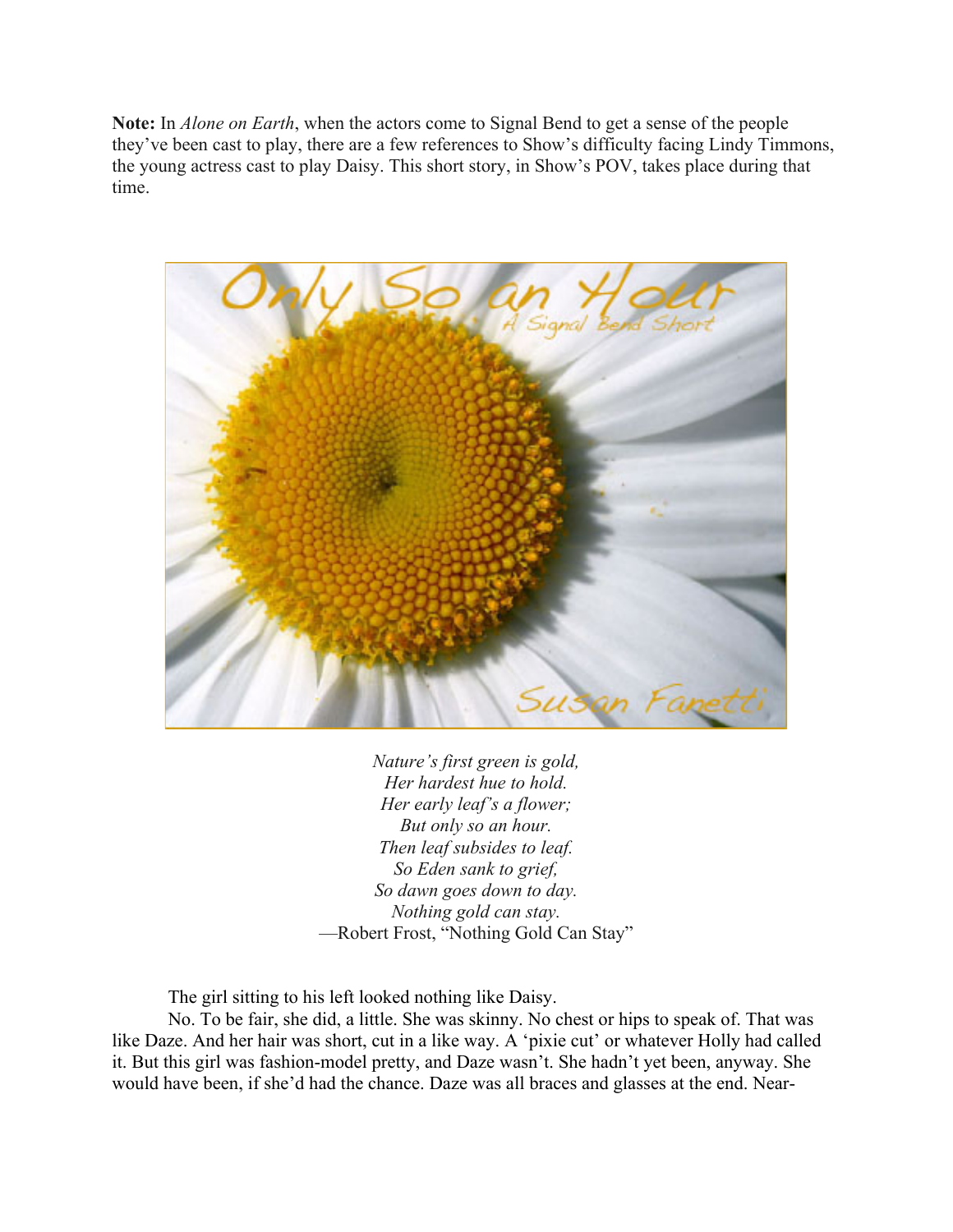sighted and snaggletoothed. She'd been bony, too, her knees and elbows practically the widest parts of her arms and legs.

She would have been beautiful, if she'd had a chance to grow into all her parts. She'd had gorgeous blue eyes and the prettiest mouth. Her mother's mouth, the lower lip pillow-full. She'd been smart as a whip and good-hearted, but with a sharp little streak, too, that came out in funny sideways comments that went over her mother's head. Her eyes showed all that—the wit, the smarts, the kindness, the hope, the light—and made her beautiful despite the fact that her body hadn't caught up yet.

This girl didn't have that. She was just a pretty girl. Pretty on the outside.

Show sighed and sat forward in the broken-down leather chair, resting his arms on his knees. "I don't know what it is you're looking for, missy."

Lindy Timmons, the actress cast to play Daisy in the Signal Bend movie, shrugged. She looked small and scared, and, buried in his resentment and freshening grief, Show sensed a little bit of sympathy for her. "I don't really know, either. Maybe you could just tell me about her?"

Not a lot of pity, though. Show huffed and shook his head. "You think it's possible for you to get to know my dead girl if I sit here and tell you stories about her? I already talked to the damn writers. What do you need more?"

Lindy's eyes got wide and then dropped. After a beat or two, she took a deep breath and looked up at him. "I'm sorry. This…this role scares me a lot. I've never played a real person before. I don't know what's going to help me. I just know that I don't want to dishonor her."

"How old are you, missy?"

"Twenty-three. But I play young."

Show laughed and sat back. "You 'play young.' Right. I don't care what you 'play.' You've already had a lot more life than Daisy got. Half again the life she got."

"I feel like you want me to apologize for that, but I don't know why."

It wasn't her fault. This slight little thing sitting on a clubhouse couch, looking pale and fearful, wasn't Show's enemy. He'd signed on for this, had offered up Daisy's story so that Lilli wouldn't have to relive the worst parts of hers. He'd done it to save Lilli, and because the story couldn't hurt Daze anymore. It had hurt her as much as it could while it was happening. It had killed her. And now she was safe from any more pain.

But he wasn't.

The thought of this girl *being* Daisy, becoming the only Daze the world would ever know, because *his* Daze had never gotten her chance to shake the Signal Bend dust off her boots and shine the way he knew she would have—that thought was too fucking much. He could feel the dark coming back on him, the vicious, serrated edge of the shadow that had taken him over for a year after she'd died. He had his life back. He had Rose and Iris back. He had Shannon. He had happiness he'd not known in his life before now.

And still, sitting here with Lindy Timmons, confronting the truth that his eldest girl would never be more in this world than a character in a movie, was too fucking much. It threatened to undo everything he'd made of his life since he'd crawled out of the dark.

"You don't need to apologize. Not your fault. But I can't talk to you about her. I'll never make you see her for who she was. There's no way you could ever be her."

"Maybe you could help me see who you saw, though. I don't want to be her. What I do is like…it's like a painting. A portrait. You don't look at a portrait and mistake it for the person it represents. You wouldn't, like, talk to it and expect it to answer. But if it's a good portrait, you recognize the person in it. And a really good portrait tells you something true about the subject.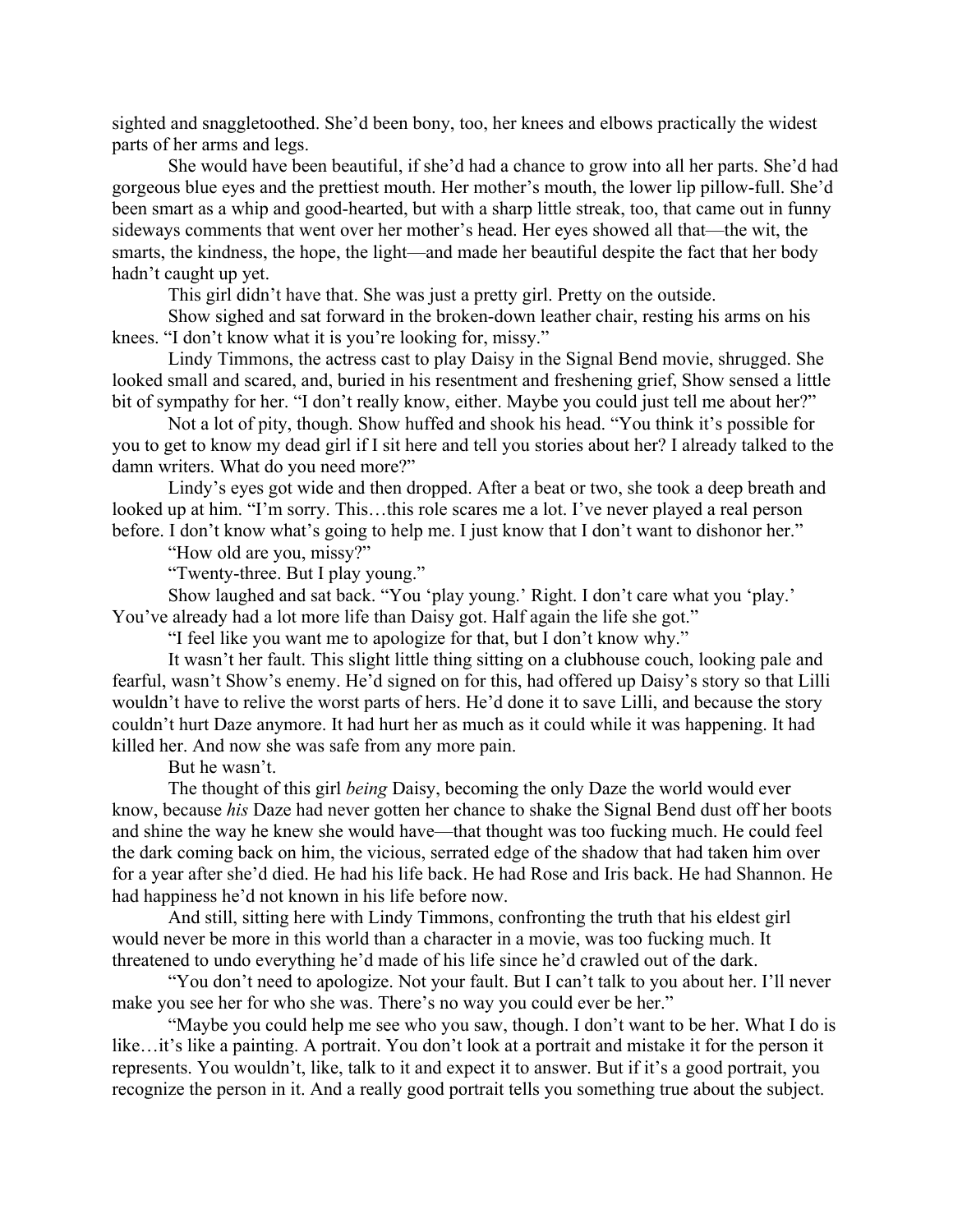That's what I want to do. Not be Daisy. But make her recognizable." Lindy lifted one shoulder in a halfhearted shrug. "I don't know if that helps, or even if it makes sense."

Maybe this girl was more than just a pretty face. Show stood up. "Come on."

Lindy sat where she was, but her face took on a mask of complete surprise. "What?"

"You want to know something about Daisy. Come on. I'll try to show her to you." He held out his hand, but Lindy didn't take it.

"Go where? I don't…I don't want to ride your motorcycle with you."

"No, girl. I only let my old lady ride bitch with me. Daisy's mom never let her ride with me, anyway. We'll take the club van. Come on."

She hesitated for another few seconds, just staring up at him. He held his hand where it was and waited. Either she went with him, and he'd try to show her what he couldn't say, or she didn't, and he'd be done with this whole sorry enterprise.

She took his hand and stood.

## $\sim 0$ 0 $\sim$

He drove them out to the pond on Ted Calland's place. The farm itself was fallow now, the house derelict. The Callands had been foreclosed on several years back, and Show had no idea where Ted had packed his family off to. It wasn't much of a farm when it was going, and the house had devolved into little more than a weather-beaten shack, its rusted tin roof bowing under the weight of time, neglect, and hard Midwestern winters. Show guessed there wasn't enough good farmland left on the Calland plot to warrant the attention of one of the agricorps that had taken over half the land around town. So maybe this place would just lie fallow for eternity, crumbling into the earth.

What it lacked for farming, though, it made up, at least as far as the townsfolk were concerned, for hunting. The woods on the property were the exactly perfect density to draw wildlife, and back in the middle of those fifty acres of forest was a gorgeous natural pond, good size, but definitely no lake, sunk into a rise in the earth like a crater, one side a smooth bank that was a virtual red-carpet welcome for thirsty animals.

That's where he intended to take Lindy.

He parked the van and got out, not bothering to say anything to the little starlet in the bitch seat. He just walked a few feet in front of the van and stopped, waiting. When he didn't hear the door open after a couple of minutes, he turned and saw her still sitting there, staring at him. He stared back, and finally she opened the door and climbed out.

As she walked up to him, looking like she was waiting for him to pull a piece on her or something, he stayed still and quiet.

"Why—why are we out here?" There was a quiver in her words.

"You want to know Daisy. I'm going to try to help you. C'mon. Got a little walkin' to

do."

"What? Where? How far?"

The little chick really was worried he was going to do something to her. "What do you think's gonna happen, missy?"

"I don't—I just—I'm not—"

He laughed. There's a pond. Over that rise. It was a place Daze used to like to go. I'd take her hunting out here, and we'd have our lunch sitting on a log."

"She hunted?"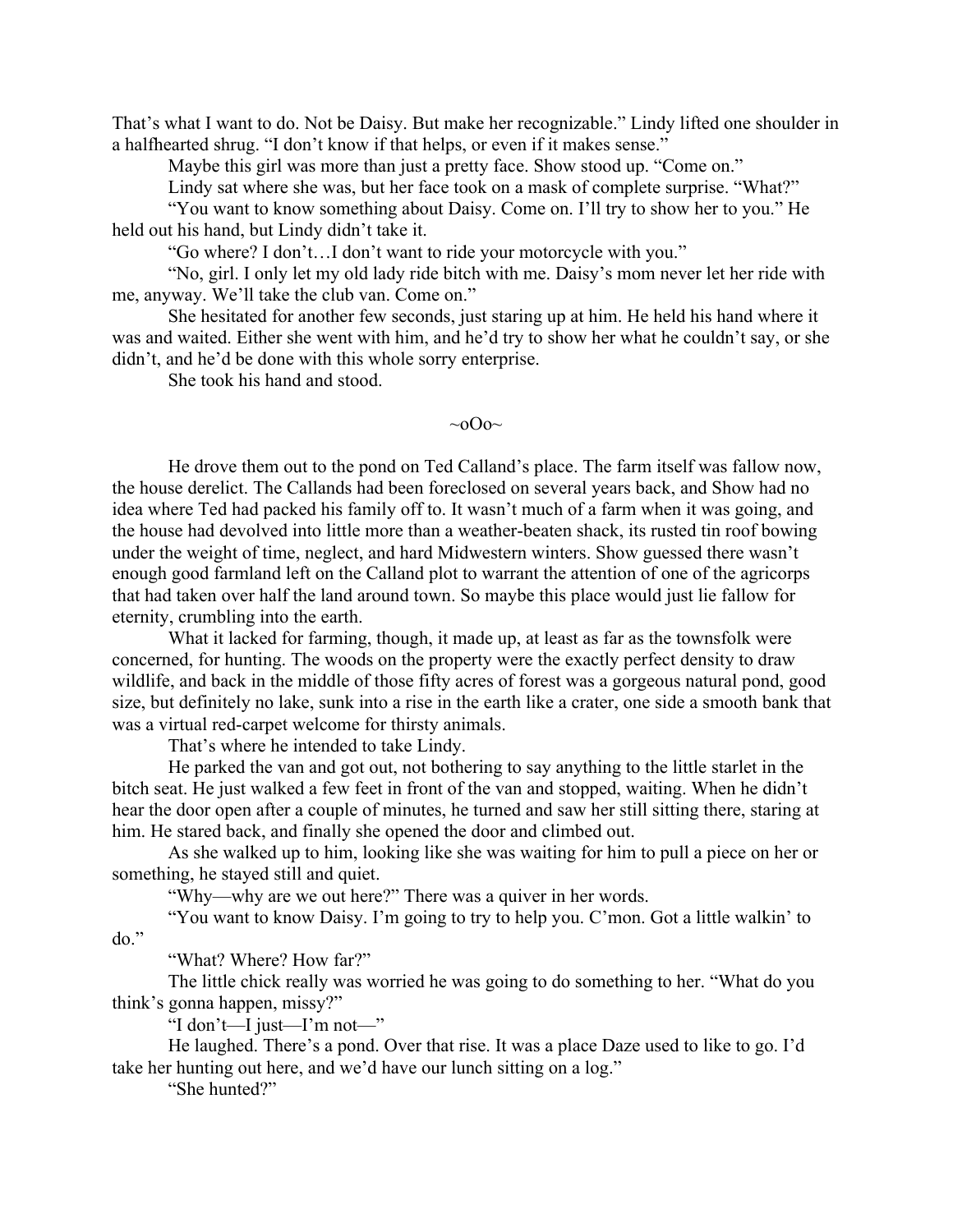He held out his hand, and when she took it, he pulled her forward and they headed to the pond. "With me, she did. Never shot anything, though. She used a bow—her mom never would have let her use a gun—but the only time she ever even nocked an arrow was at a target on a bale of hay. We'd mostly come out and just sit. Be quiet. Not a lot of quiet to be found at home. Once or twice I took a deer, but she didn't like that. Their eyes made her sad when they died. If I really wanted game, I'd go out with my brothers."

He hadn't been hunting since before Ellis. He hadn't been here in all that time, either. The pond was more overgrown than he remembered. The log they sat on to eat their lunch was there, though, the bark worn off and the wood under it a little smooth from use as a bench. Dropping Lindy's hand, Show walked over, through knee-high reeds and weeds, and sat down on the log.

It was autumn, and the leaves were turning and falling. Over the surface of the pond floated a mottled skin of dropped leaves, in colors ranging from pale yellow to dead brown. The weather was yet warm enough that insects had not disappeared entirely, and a couple of water striders left weak wakes over the otherwise still, green surface of the water.

Lindy sat next to him on the log. At first, he felt affronted, intruded upon, but when he looked over at her, she was sitting quietly, watching the water as he had been.

In this moment, sitting on their log, watching the water, the autumn sun dropping toward the horizon and turning burnished gold behind her, she looked like his Daze. So much that the sight stilled his breath, and he had to turn away.

After a spell lost in his own memories, he said, "She used to come out here on her own sometimes, too. The house is only a couple of miles over that way." He pointed northwestward. "Said she liked the noise—if she sat out here long enough, they'd get used to her and start up, and she could sit in the middle of the frogs and birds, watch the sunfish and bluegill pop up for some bugs. She told me once that it made her feel invisible. That worried me some. I didn't understand it, why that would be a good thing, and she never did explain it so I could. But I think I have it now. I think she didn't mean invisible the way I took it."

"Did she mean 'camouflaged,' something like that?"

Show flinched and turned to consider Lindy. He'd almost forgotten that she was there, that it was her to whom he'd been speaking, and he certainly hadn't expected her to speak back. "No, not camouflaged. She wasn't hiding. I think it was more…*accepted*. Like she belonged here."

"Oh. Oh, yeah. I see that. That's cool."

"Yeah. Cool."

He had not felt Daisy's presence so keenly since she'd been alive. Sitting on this log, at the edge of a pond in the middle of forgotten woods, he felt her everywhere. In the smooth spot on the log. In the still-detectable path up through the weeds, overgrown but not yet overtaken. In the skim of the striders and the occasional lazy bubbles of fish slowing in the autumn chill. In the guarded croak of one intrepid frog, not dissuaded by their human presence. In his memories of her and him, just the two of them, sharing a thermos of soup and a few white-bread sandwiches, their bows propped behind them. And of her sitting quietly next to him, tucked into foliage, her bow across her knees. Watching deer amble comfortably, safely past.

Feeling her with him so powerfully, he felt the loss of her even more. The ache was so acute and so sudden that he doubled over with it, his hands on his knees. His girl would have been breathtaking. She would have seen the world. She would have had a big, beautiful life. She was good and loving and calm, and she would have made the world a better place, the way she'd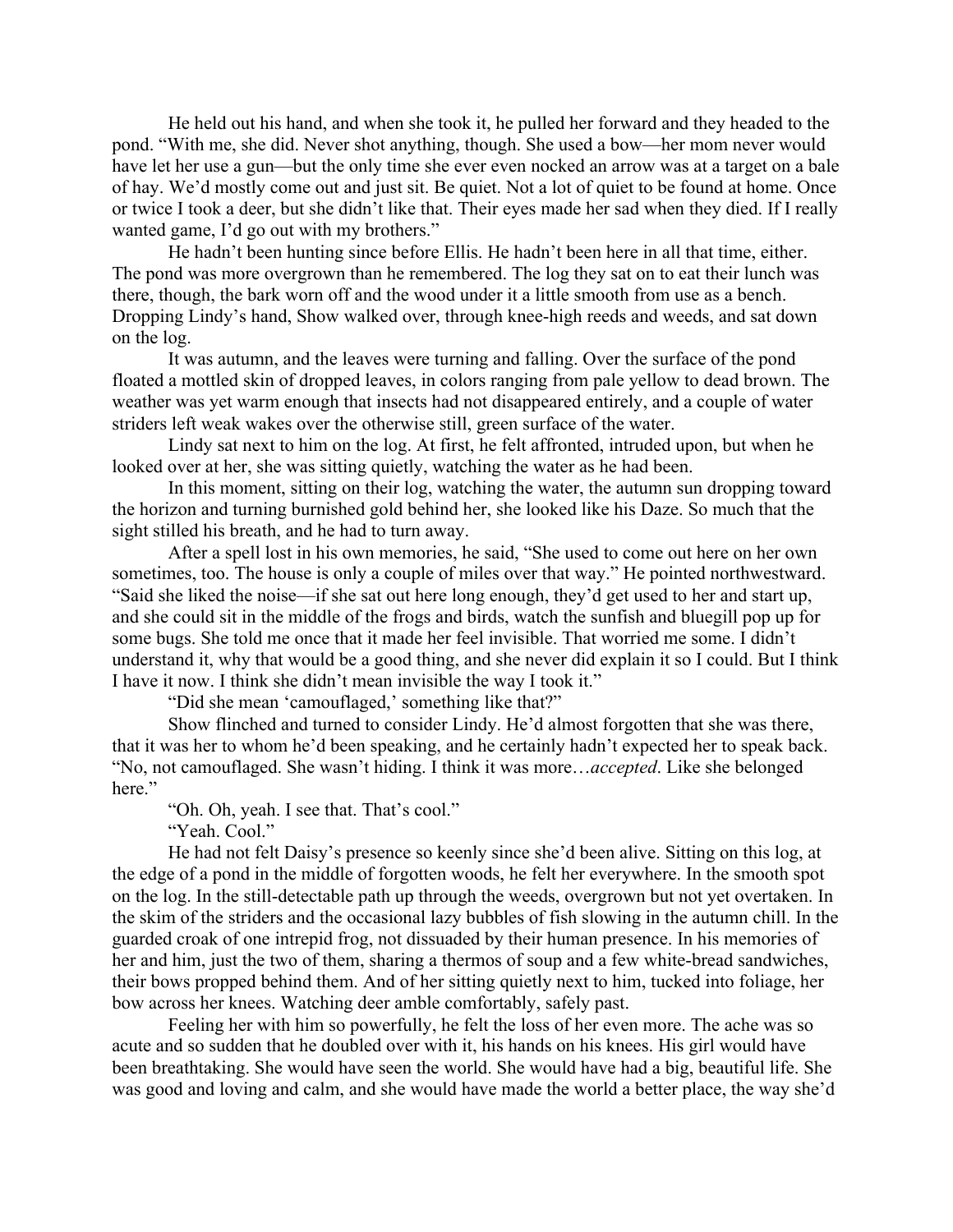made his small slice of it better. His girl. His girl. His glorious girl, filled with a golden light that never had a chance to brighten the world.

"Showdown? Are you okay?"

At Lindy Timmons' questioning concern, Show stood and walked back to the van. He didn't bother to check if she was coming, but he heard her trundling behind him through the weeds.

 $\sim 00$ o~

"Show? Are you okay?"

Show pried open his eyes. Shannon was kneeling at his side, her hand on his shoulder. He was home, splayed out over the living room couch. He had no idea how he'd gotten there, but somewhere along the line, he guessed a bull had taken a shit in his mouth and then died in there.

Christ. Had he ridden home? He never rode drunk.

"Where's my bike?" The words came out as if through gravel and broken glass. He seemed to have misplaced his tongue. Shannon didn't answer him, and he tried to make his eyes work. Her expression was confused. Maybe she hadn't understood him. Maybe he hadn't even spoken. He tried again. "My bike."

"What about your bike? Show, what happened?" She brushed her hand over his face, her thumb caressing his cheekbone. He knocked it away.

"Is it here?" He forced himself to sit upright, and the world went red and hazy. "Fuck, woman. Where's my goddamn bike?"

Shannon stood abruptly and walked away. From the front window, she said, "It's on its side in the front yard." Even through the angry racket of the worst hangover he could ever remember, he heard the clipped syllables of her pissed voice. "Do you need me to take you to the hospital?"

He was sick, but he wasn't dying, and he didn't think he was hurt. "What? No."

"Good. Then I'm going to get ready for work." She left the living room, and he could hear the steps creaking as she went up to their bedroom.

In the quiet she left behind, Show forced his head to make thoughts. Any thoughts, so long as they were straight thoughts. Lindy. He'd taken her to the Calland place. To Daisy's pond. Then he'd taken her back to the clubhouse and started drinking. He didn't think he'd ever said another word to the little starlet. He damn sure didn't remember.

Daisy. Fuck. It had been a mistake, taking Lindy to the pond. It had been a mistake talking to her at all. Now it was like his girl's violated, broken body was still fresh, like the scars on his heart and memory had been torn away and left the wounds of grief still bleeding.

And he'd pissed Shannon off. He started to work his way off the couch, but he couldn't make it. The idea of climbing the stairs made his stomach roll. So he stayed where he was and stewed in his hangover. She'd have to come down eventually. No way out of the house from the second floor.

 $\sim 0$ 0 $\sim$ 

She took her time, but finally he heard the distinctive knock of her heels on the wood steps. She'd dressed up today, sounded like. Oh, right. Show remembered that she had a meeting with a prospective bride.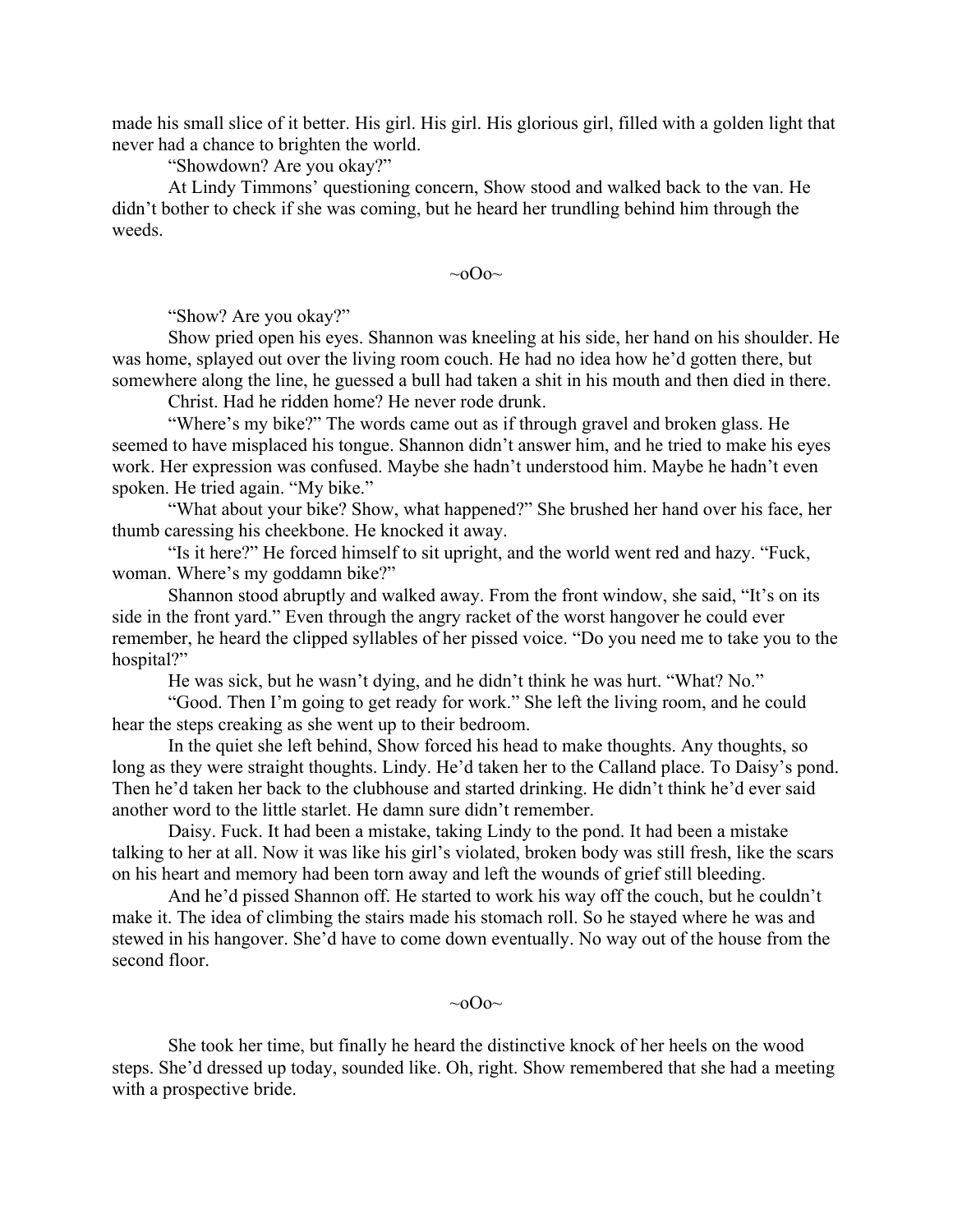He watched from the couch as she came off the stairs and into the front hall. Without pausing, she reached for the knob on the front door. Damn, she really was pissed. Had he said something?

"Shannon." His voice was still raw.

She stopped, her hand on the knob. Then she turned to him but didn't come to him.

He started to apologize, but he wasn't yet sure why. He had no doubt that she deserved an apology, but he wanted to know what he'd done. For all he knew, he'd been an utter shit. She still wasn't coming, though, or saying anything.

"I need you." It was all he could think of to say. And it worked. Her posture changed subtly, her ramrod-straight resistance easing, and after another thoughtful hesitation, she stepped into the room and came to sit next to him on the couch.

She was beautiful. He loved the way she looked always, but when she was dressed up for work, it was liked she'd stepped out of a classic movie. Nobody else in town dressed like his old lady. Today, she wore a dark grey dress that hugged her sumptuous curves, with a shiny black belt that made those curves stand up and shout. And her legs when she wore high shoes like this? Christ. Even through the pain of his hangover and his fully revived grief over Daisy, he wanted his wife. He reached out and put his hand on her stockinged knee. Shannon wore stockings in cool weather. Not pantyhose. He knew if he slid his hand up her lovely leg…

She pushed his hand away. "I have a meeting this morning, Show. What is it you need?" Still that sharp edge to her voice. "Why are you mad, hon?"

She laughed, but she obviously found nothing funny in the morning. "You won't talk to me. You've been a thundering ass since yesterday, and this morning I wake up to find you passed out on the couch. I'm worried, and when I try to help you, you bark at me about your damn bike. I guess I'm just not feeling like you're my favorite person to be around just now. I'd rather be at work and let you sort yourself out alone, which is clearly what you want." She turned her face up to his. "It's what you always want lately. You won't talk to me."

He'd been feeling dark the past several days, since before the actors started coming into town, dredging up old shit again. He thought he'd had it under better control, but apparently not. Show pushed the wall of hangover back a little and focused on trying to talk to his wife. "I don't like the actors around. Guess it's just got me down."

"I thought you liked Doug." Doug Warness, who was preparing to play him.

"Yeah. He's okay. Still hard to talk to him, but I got nothing against him." He sighed. "Lindy Timmons came in yesterday. I talked to her."

Her expression transformed instantly from resistant anger to loving concern. "What? Show—why didn't you tell me? I thought you weren't going to talk to her."

He shrugged. "She was there, and…I don't know. I talked to her. It tore me up some. Sorry I brought it home."

Shannon reached out and brushed his hair back, combing her slender fingers through his mane. He closed his eyes and leaned into her soothing touch. "What can I do?"

Her voice was soft with love. He liked that sound so much better than the brittle tones of her earlier words. But there was nothing she could do. He shook his head, and for a few minutes, they sat silently on the couch together.

"She died in the morning."

"What?"

Until Shannon's startled question, Show hadn't realized he'd spoken aloud, but he continued his thought, finding solace in her audience. "I was thinking about it yesterday. I took